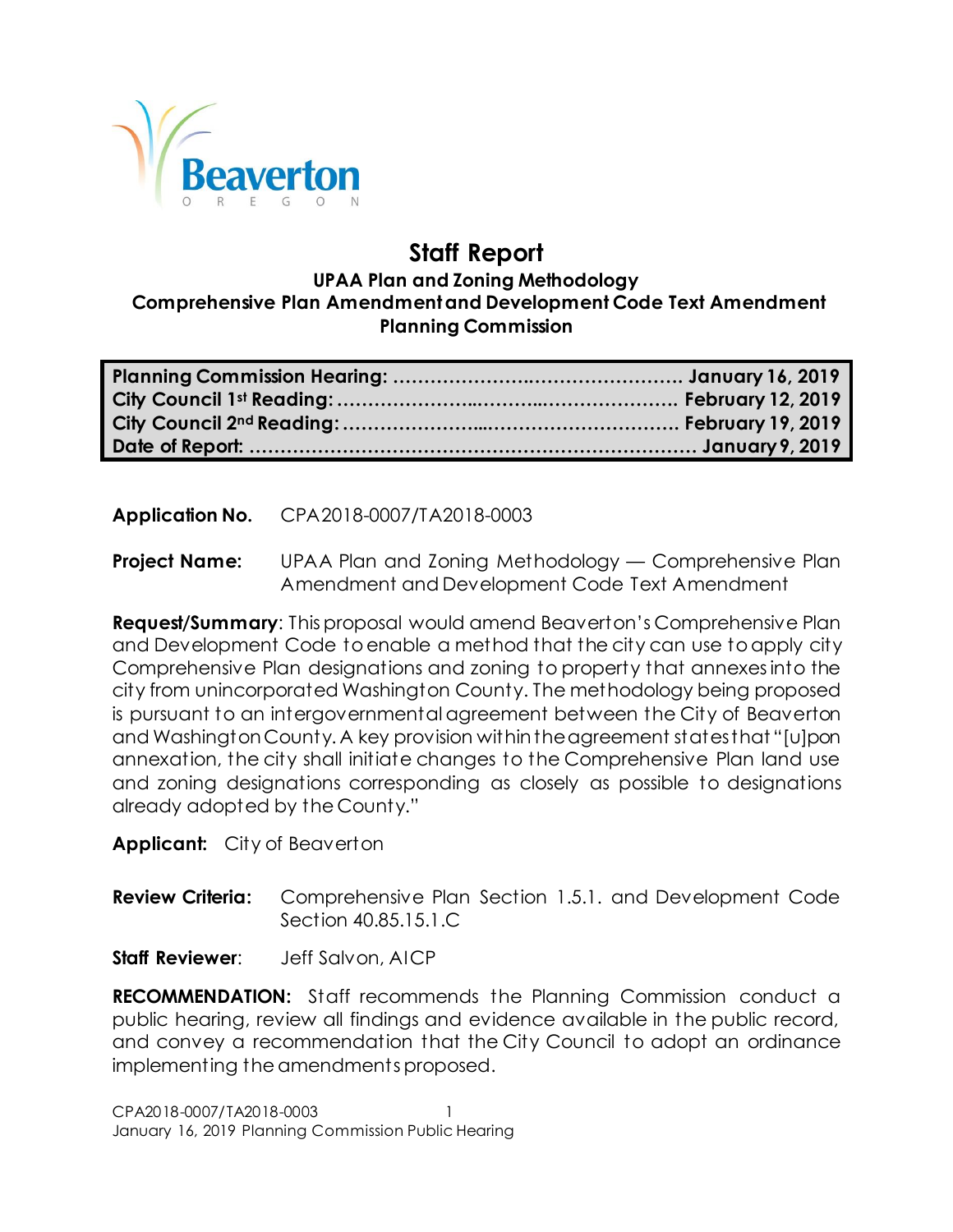# **1. BACKGROUND**

# Role of the Urban Planning Area Agreement (UPAA)

Over the past 30 years, the methodology that the city has used to apply its Comprehensive Plan designations and zoning districts to property annexing into the city was a component of theWashington County -- BeavertonUrban Planning Area Agreement (UPAA) adopted in 1988. This agreement contained a table of City-County Land Use Designation Equivalents that the city relied upon to apply city plan and zoning designations when annexation occurs.

The agreement called for transition in land use designations to be "orderly, logical and based upon a mutually agreed upon plan." It further stated, "Upon annexation, the city agrees to convert county plan and zoning designations to city plan and zoning designations which most closely approximate the density, use provisions and standards of the county designations."

Decisions based upon the 1988 agreement where Exhibit B showed one city Comprehensive Plan designation and one city zoning district corresponding to a County land use designation allowed the city to apply annexation-related plan designations and zoning under a Type 1 nondiscretionary process. All other annexation-related Comprehensive Plan designation and zoning district applications used a Type 3 discretionary process.

Over the 30 years since the UPAA was adopted, Beaverton and Washington County have adopted a variety of plan and zone designations that are not addressed within the 1988 agreement. This has limited the usability and relevance of the agreement over the years.

# UPAA update

In October 2018, the Washington County Board of Commissioners approved an update to the UPAA, and the Beaverton City Council approved a resolution authorizing the Mayor to sign the updated UPAA. The new UPAA will allow the city to maintain a one-to-one list that allows Type 1 nondiscretionary application of Comprehensive Plan designations and zoning districts upon annexation and will allow the city to determine how discretionary decisions are made. The t ext from the UPAA agreement says: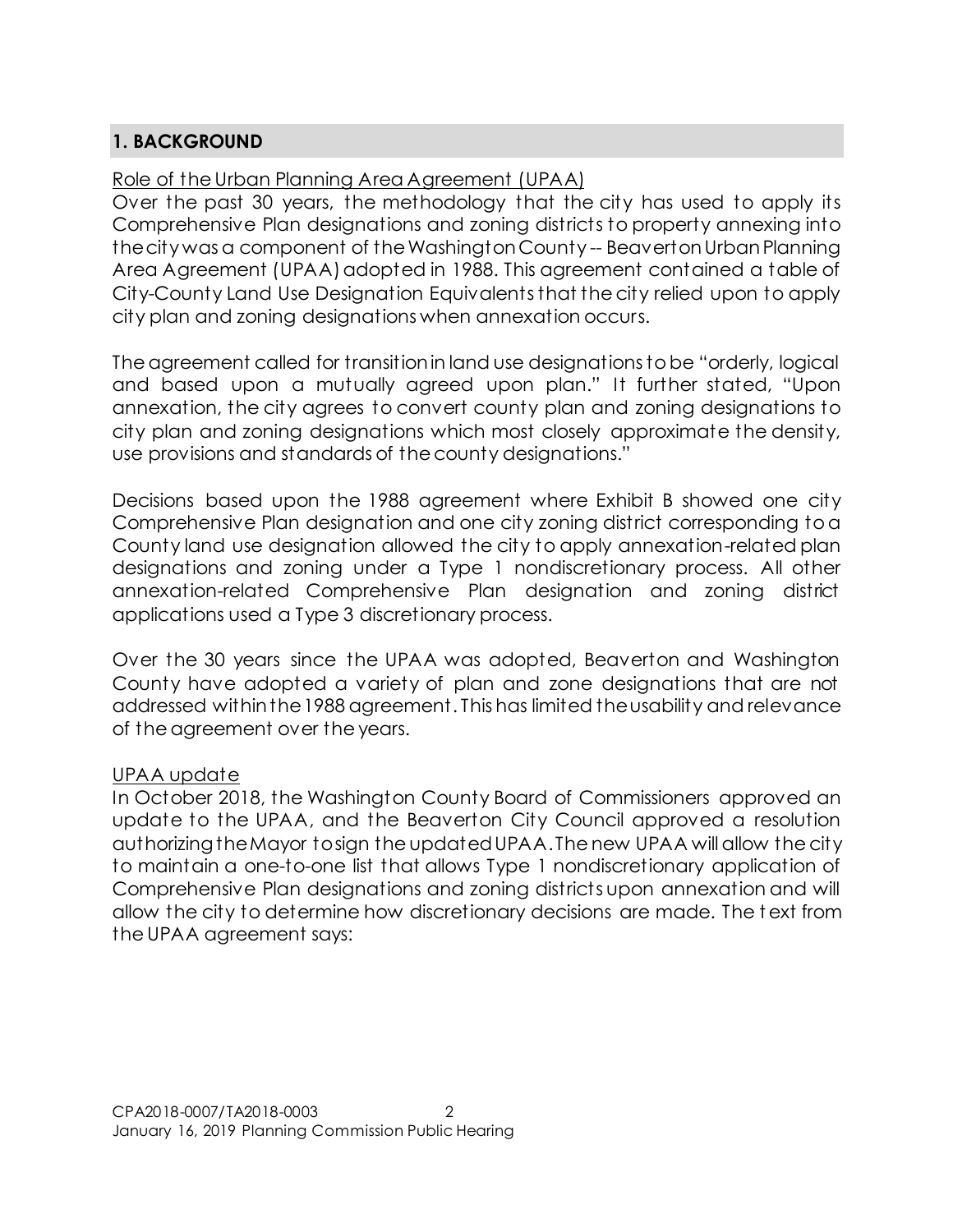- A. "The CITY and COUNTY agree that when annexation to the CITY takes place, the transition in land use designation from one jurisdiction to another should be orderly, logical and based upon the process in B, below."
- B. "Upon annexation, the CITY shall initiate changes to the Comprehensive Plan land use and zoning designations corresponding as closely as possible to designations already adopted by the COUNTY. The CITY shall maintain a list of COUNTY land use designations and the corresponding CITY comprehensive plan and zoning designations. If a property is subject to a concept, neighborhood, or community plan adopted by the CITY, the CITY shall apply the applicable CITY comprehensive plan and zoning designations to the property upon annexation. In addition, the COUNTY shall advise the CITY of adopted policies that apply to the annexed areas."

The change of approach allows the city to more easily alter the table without having to renegotiate the UPAA. This helps ensure the relevance and usefulness of the method of applying Comprehensive Plan designations and zoning districts upon annexations.

The new UPAA will be effective when it is signed by Beaverton Mayor Denny Doyle, who is expected to sign it the day the Comprehensive Plan and Development Code changes take effect. This date is expected to be March 19.

The intent of the proposed amendments is to implement the terms of the UPAA update.

# **2. COMPREHENSIVE PLAN AMENDMENT (CPA 2018-0007)**

# **Summary of Proposed Comprehensive Plan Text Amendments**

Consistent with an upcoming update to the Washington County – Beaverton Urban Planning Area Agreement (Attachment C), staff is proposing that the City of Beaverton adopt amendments to the city's Comprehensive Plan (Attachment A) and Development Code (Attachment B). The proposed amendments will guide annexation-related Comprehensive Plan map designations and zoning districtsfor property that annexes into the city.

Proposed amendments to implement the UPAA update affect Chapters 1 and 5 of the Comprehensive Plan. Other minor text amendments not related to the UPAA update are proposed for Chapter 1.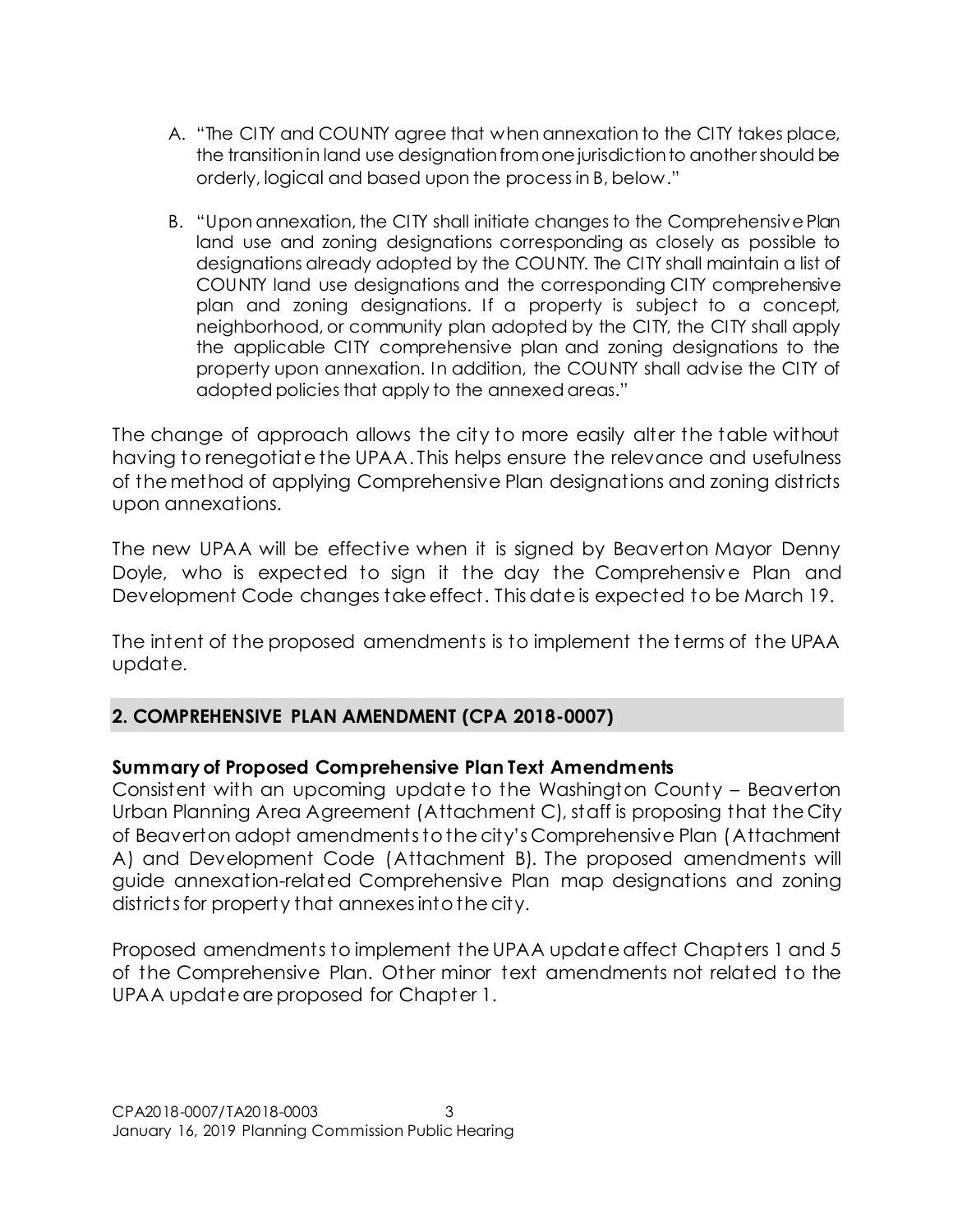# Nondiscretionary Decisions

The upcoming UPAA update says the city should apply Comprehensive Plan designations and zoning districts "corresponding as closely as possible to designations already adopted by the COUNTY." To implement the agreement, staff looked for similarities based on the permitted uses, allowed densities, and overall intent of each designation. Where staff determined that a County land use district had only one similar Beaverton Comprehensive Plan designation and only one similar zoning district, a nondiscretionary process was recommended. Table 1 in Section 1.5.2 of the Comprehensive Plan contains a table of annexation-related plan and zone changes not requiring discretion, which means they are Type 1 Comprehensive Plan Amendments and Zoning Map Amendments.

#### Discretionary Decisions

Where staff were not able to find that a County land use district had only one similar Beaverton Comprehensive Plan designation and one similar zoning district, applying those designation requires a discretionary process. To establish a method for discretionary review, amendments to the approval criteria contained within both the Comprehensive Plan and the Development Code are proposed.

Some criteria were derived from provisions of the updated UPAA. For example, criteria 1.5.1.E.1 includes a criterion to consider situations in which a community plan, neighborhood plan or concept plan may provide a basis for a decision.

Other criteria are based on staff's attempt to apply Comprehensive Plan designations and zoning districts "corresponding as closely as possible to designations already adopted by the COUNTY." The proposed amendments also are based on Planning Commission and City Council input.

For discretionary decisions, the proposed amendments provide the following criteria for the decision-making body to consider: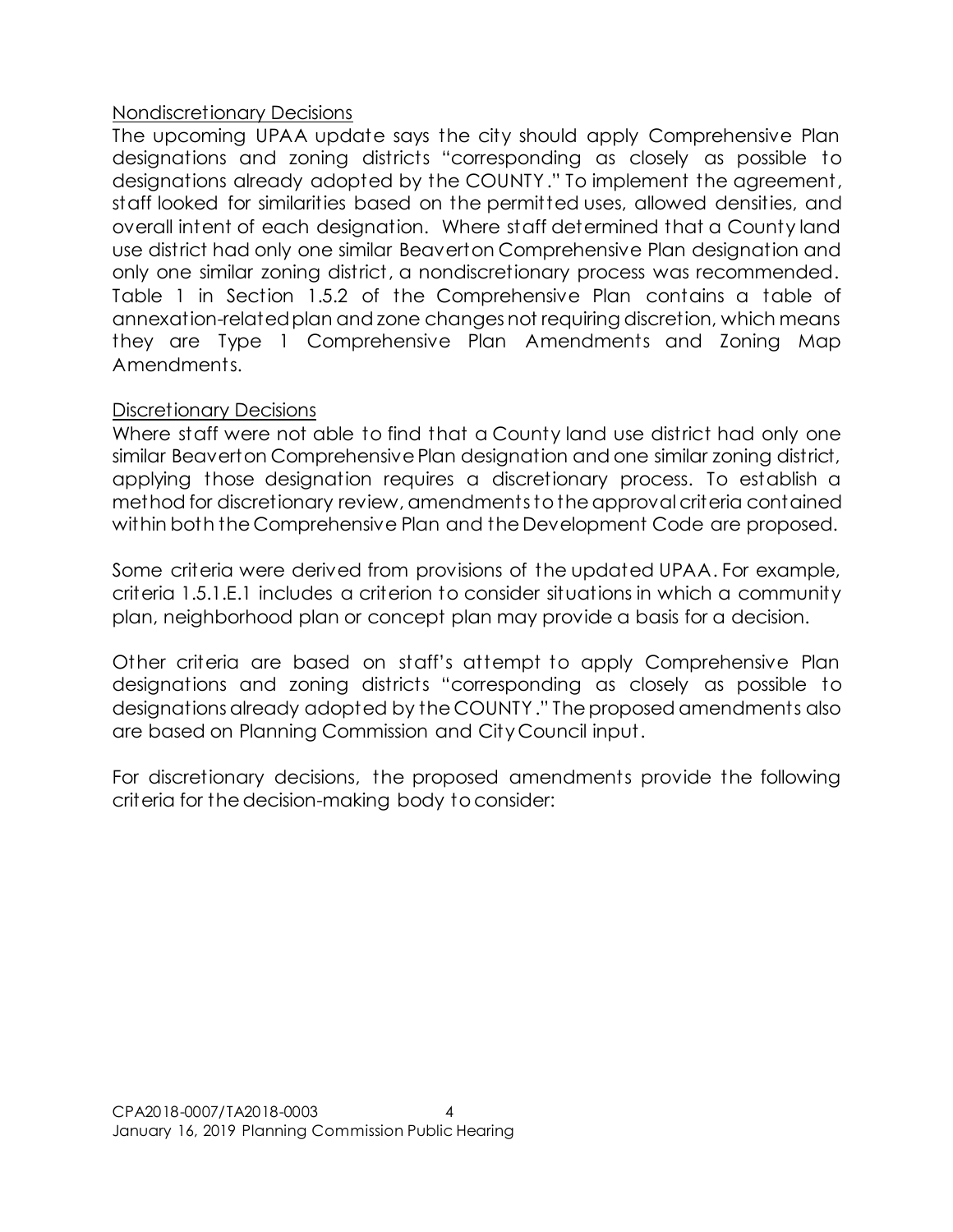# **Table 1: Summary of decision-making criteria<sup>1</sup>**

| <b>Situation</b>                                                               | <b>Comprehensive Plan</b><br>criteria                                                                                | <b>Zoning district criteria</b>                                                                                                                                                                                                                        |
|--------------------------------------------------------------------------------|----------------------------------------------------------------------------------------------------------------------|--------------------------------------------------------------------------------------------------------------------------------------------------------------------------------------------------------------------------------------------------------|
| Subject to city<br><u>Community,</u><br>Neighborhood or<br><u>Concept Plan</u> | <b>Apply Comp. Plan</b><br>designations in the plan.                                                                 | Apply zoning districts in the<br>plan.                                                                                                                                                                                                                 |
| <b>Washington County</b><br>institutional Land Use<br>District                 | Consistent with City<br>Comprehensive Plan<br>policies.                                                              | • Existing or planned use of the<br>property.<br>• Zoning allowed in the<br><b>Beaverton Comp. Plan</b><br>designation.<br>• Zoning/uses on adjacent<br>properties.                                                                                    |
| Other situations                                                               | Consistent with:<br><b>City Comprehensive</b><br><u>Plan policies.</u><br>County Land Use<br>$\bullet$<br>Districts. | • Zoning allowed in Beaverton<br>Comprehensive Plan<br>designation.<br>• Best city zone "matches" to<br>County uses, density and<br>development intensity.<br>• Other relevant County and<br>City purpose statements or<br>site development standards. |

# Other Amendments

The proposal also addresses areas of text containing language that is outdated and no longer applies. This may be due to a name change, change in policy, or recent legal ruling that invalidated the text. These changes are largely custodial in nature and are incorporated to bring the Comprehensive Plan and Development Code up to date.

Changes include:

l

 Revising Metro and state Department of Land Conservation and Development notice requirements to 35 days prior to the first hearing rather than 45 days to reflect changes to and become consistent with state law and Metro code.

<sup>&</sup>lt;sup>1</sup> This table provides a summary. See proposed amendments for the proposed language.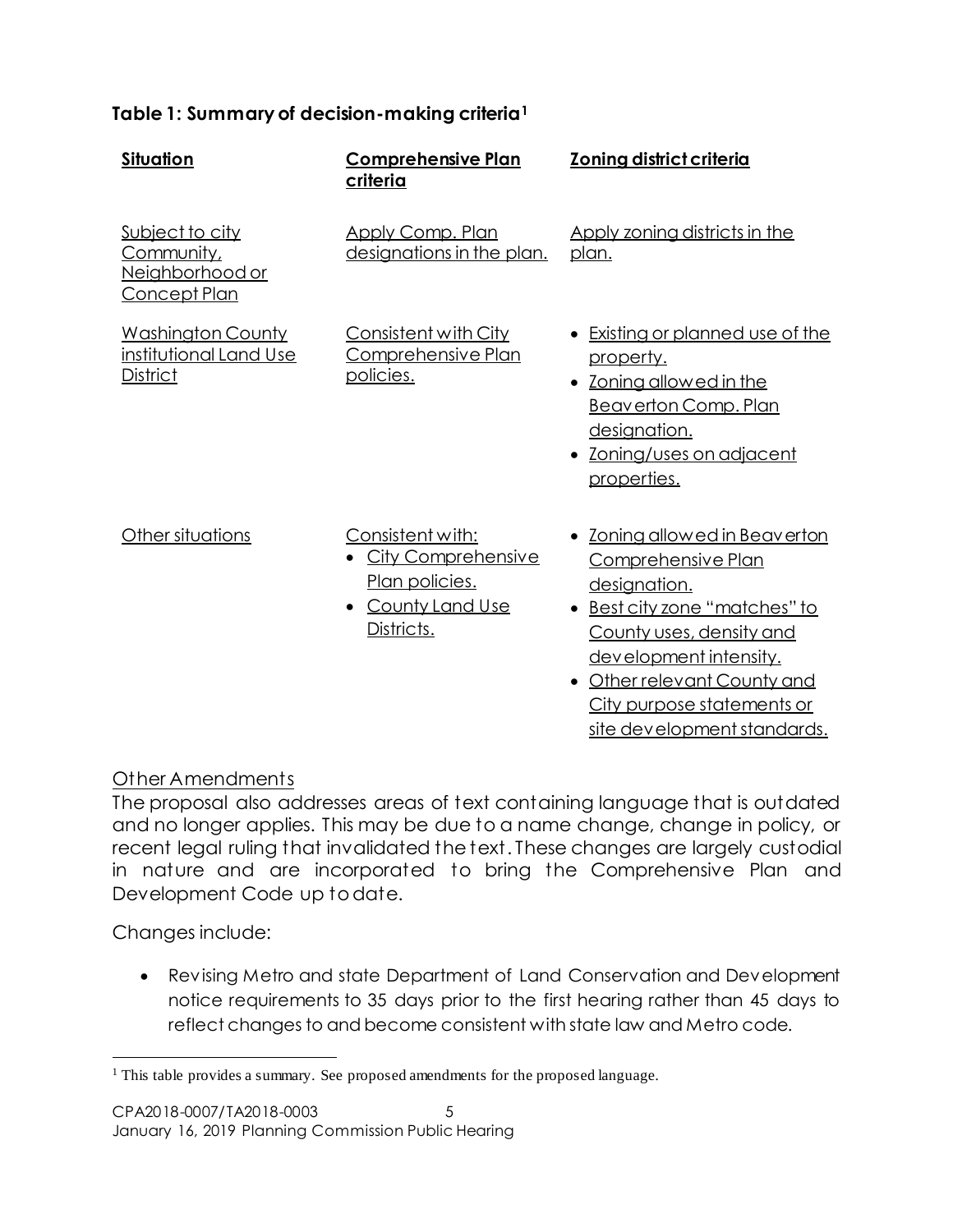- Updating the Beaverton Committee for Community Involvement (BCCI) title from its previous title of the Committee for Civic Involvement (CCI).
- Removal of the "Historic Landmark, District and Tree designation removal" category. This section is being deleted because State law does not require removal of the designation upon request. The existing "Historic Landmark, District and Tree designation removal" procedure reflects an understanding of ORS 197.772 that was overturned by an Oregon Supreme Court decision in 2016. Those amendments will now be part of the "Statewide Planning Goal 5 Inventory Document Amendments"

# **Comprehensive Plan Amendment Procedures and Approval Criteria**

Section 1.1.1 establishes procedures for city-initiated amendments of the Comprehensive Plan, stating that amendment requests shall be submitted to the Community Development Director for preparation and analysis for a Planning Commission public hearing or City Council consideration. The Planning Commission and City Council have the right to accept, reject or modify any specific request for amendment in accordance with the City's policies and procedures.

Section 1.3 identifies legislative amendments to the Comprehensive Plan text or map as those having a generalized nature that are initiated by the City, and which apply to an entire land use map category or a large number of individuals or properties, or that establish or modify policy or procedure. Legislative amendments include additions or deletions of text or land use map categories.

Section 1.4.1 establishes the notice requirements for legislative amendments including: inter-agency notice of the initial hearing to the Department of Land Conservation and the Development (DLCD), to Neighborhood Association Committees (NACs) and Beaverton Committee for Community Involvement (BCCI); publication in a newspaper of general circulation; posting in Beaverton City Hall and the Beaverton City Library; and posting on the city's website.

Notice of a public hearing was sent to all parties specified in Section 1.4.1 and posted in specified locations on Nov. 29 and Nov. 30, 2018. Notice was also published in the Beaverton Valley Times within the required notice period. On Jan.16, 2019, the Planning Commission will conduct a public hearing and review the staff proposal. Based on the findings of fact contained with the staff report and testimony offered in the public hearing, the Planning Commission will offer a recommendation to the Beaverton City Council to approve or deny the proposal.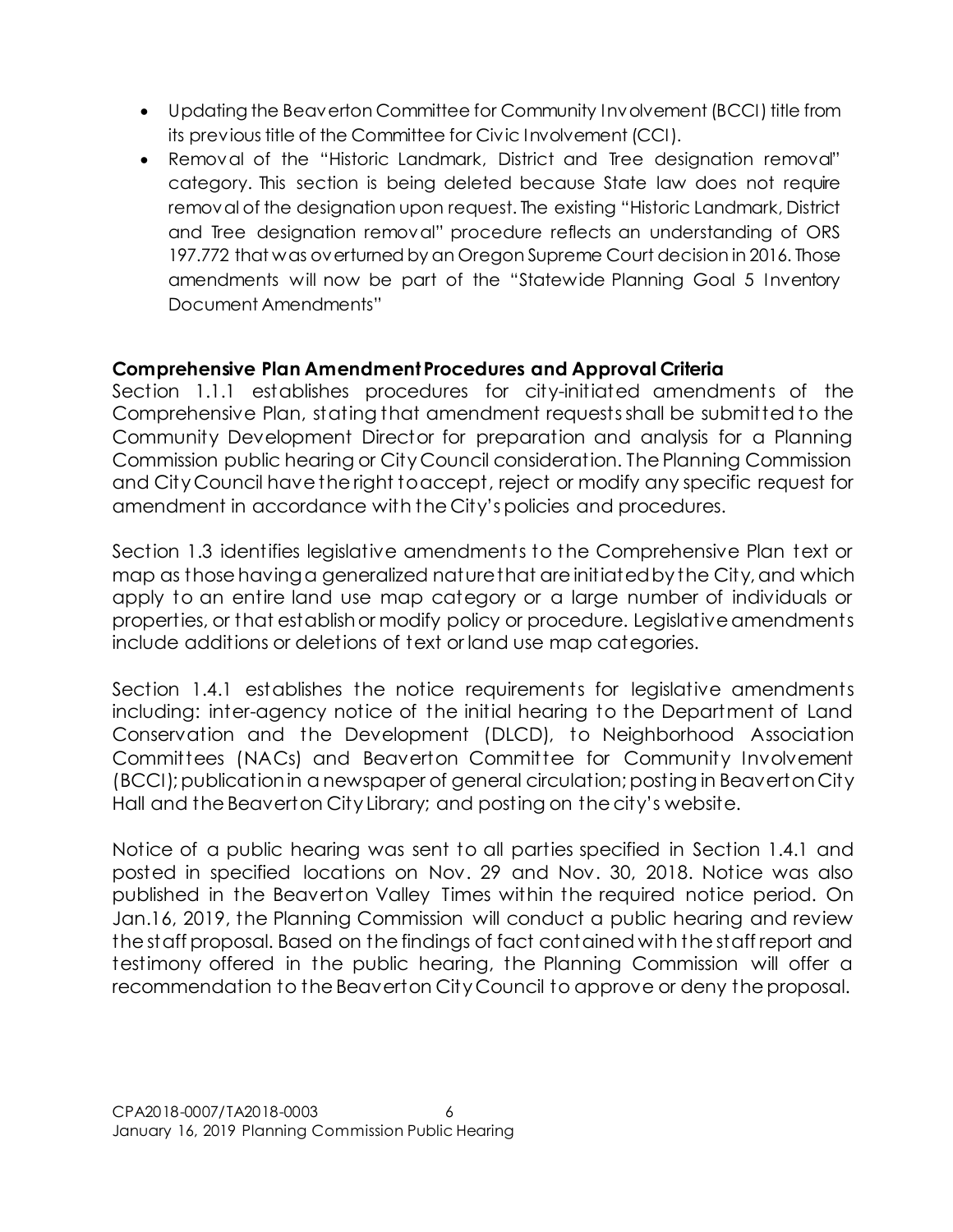# **1.5.1 Criteria for Legislative and Quasi-judicial Comprehensive Plan Amendments**

# *Criterion: A. The proposed amendment is consistent and compatible with relevant Statewide Planning Goals and related Oregon Administrative Rules;*

Response: Of the 19 Statewide Planning Goals, staff finds that Goal 1 (Citizen Involvement) and Goal 2 (Land Use Planning) are directly relevant to the proposed amendments.

#### Goal 1 - Citizen Involvement

Goal 1 calls for "the opportunity for citizens to be involved in all phases of the planning process." It requires each city and county to have a citizen involvement program to monitor and encourage public participation in planning.

The Beaverton Citizen Involvement Program adopted by Resolution 2229 in 1980 established a formalized public participation program for the Beaverton Committee for Community Involvement (BCCI) that provides a method by which the committee and other community members can communicate their opinions and inquiries about city matters, including the planning process. Pursuant to Statewide Goal 1, City staff appeared before the BCCI on Dec. 5, 2018, to brief BCCI members on the proposal. The City also conducted work sessions with the Planning Commission and City Council at which time members of the public had the opportunity to provide comments.

# Goal 2 – Land Use Planning

Goal 2 requires each local government in Oregon to have and follow a comprehensive land use plan and implementing regulations. Cities and counties must build their comprehensive plans on a factual base and follow their plan when making decisions on appropriate zoning. City and county plans must be consistent with one another. Special district and state agency plans and programs must be coordinated with comprehensive plans

As required by Goal 2, the Land Conservation and Development Commission (LCDC) reviewed both the City of Beaverton and Washington County comprehensive plans for compliance with the goals, and when LCDC found the plans were consistent with the goals, the commission "acknowledged," or approved, the plans.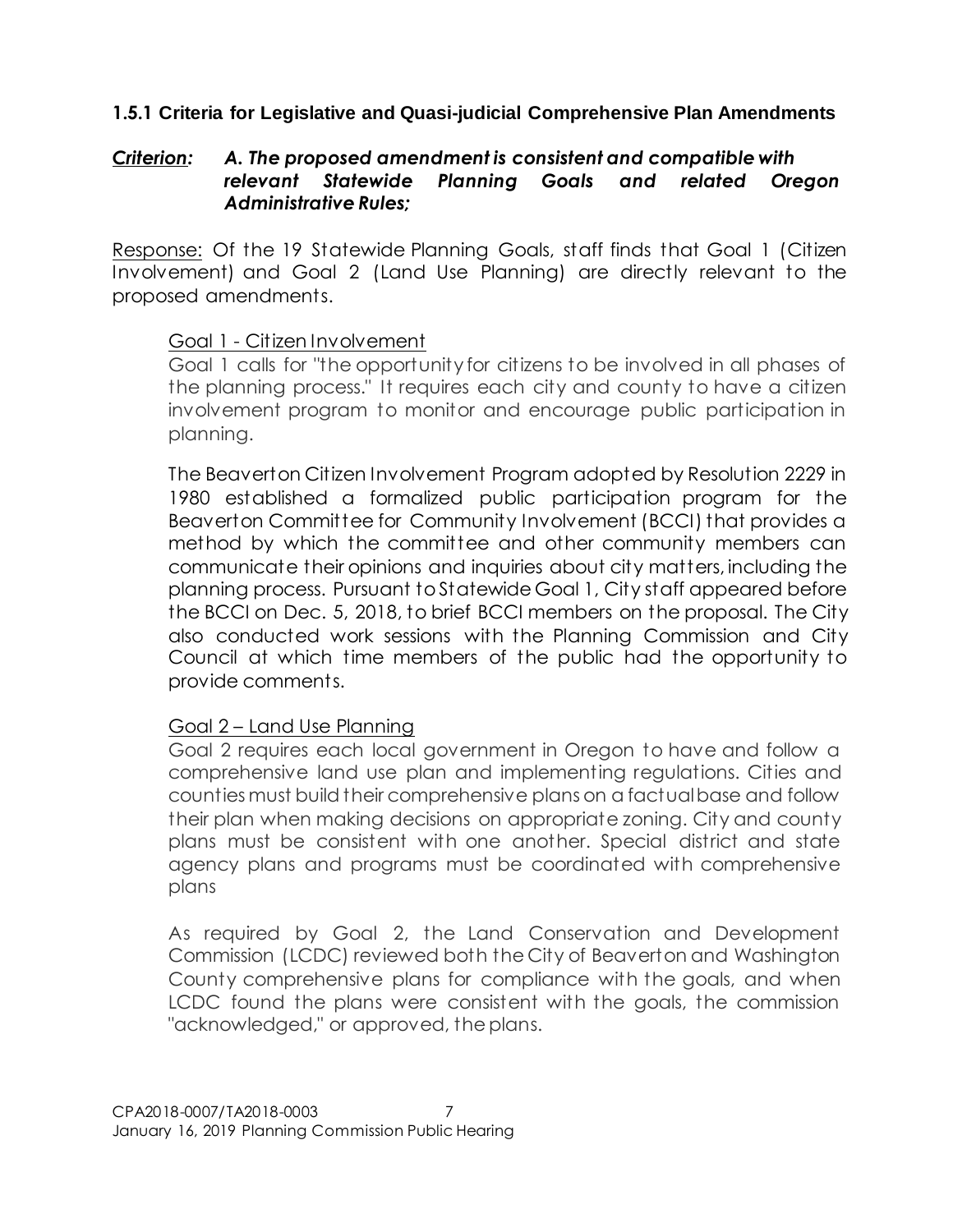This amendment is proposed to implement the Washington County – Beaverton Urban Planning Area Agreement. That agreement was originally established pursuant to Goal 2 as a means of ensuring coordination on the part of both jurisdictions and to promote orderly, coordinated annexation of property into the city. Beaverton and Washington County worked to update the agreement to ensure that outdated policies could be modified to reflect current policies and standards on the part of both jurisdictions.

**Finding:Staff finds that the proposed amendments to the Comprehensive Plan are consistent and compatible with applicable Statewide Planning Goals, thereby satisfying Criterion 1.5.1.A.**

# *Criterion: B. The proposed amendment is consistent and compatible with the applicable Titles of the Metro Urban Growth Management Functional Plan and Regional Transportation Plan;*

Response: Of the Titles of the Metro Urban Growth Management Functional Plan (UGMFP Chapter 3.07) staff finds that Title 8 (Compliance Procedures) is directly relevant to the proposed amendments.

# Title 8 – Compliance Procedures

Section 3.07.810.A of Metro Title 8 establishes a process for determining whether city or county comprehensive plans and land use regulations substantially comply with requirements of the UGMFP and requires cities to submit proposed comprehensive plan amendments to Metro for their review. Metro requires the city to submit the proposed amendment to Metro at least 35 days before the first evidentiary hearing, which is the Planning Commission hearing. The city provided the notice more than 35 days before the hearing. The city has not received any comments from Metro.

**Finding:Staff finds that the proposed amendments to the Comprehensive Plan are consistent and compatible with** *applicable Titles of the Metro Urban Growth Management Functional Plan and Regional Transportation Plan***, thereby satisfying Criterion 1.5.1.B.**

# *Criterion: C. The proposed amendment is consistent and compatible with the Comprehensive Plan and other applicable local plans;*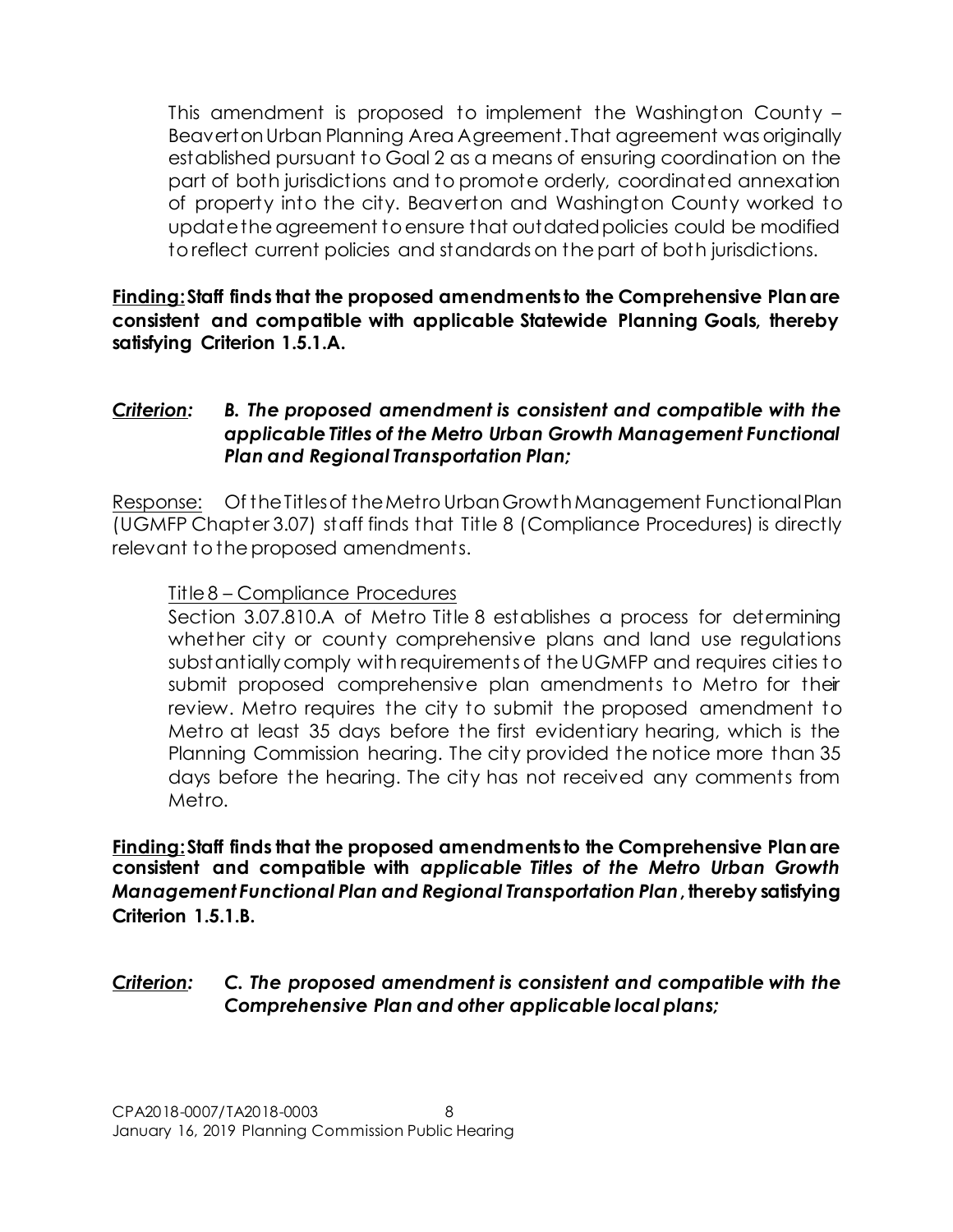Response: The proposed amendment involves changes to Comprehensive Plan text required to implement an update to the Washington County – Beaverton Urban Planning Area Agreement as described above. As such, it touches upon a variety of issues related to how the city approaches assigning Comprehensive Plan designations and zoning districtsfor property that annexes into city. Staff finds that the following elements are relevant to the proposal.

# Amendment Procedures (Chapter 1)

The proposal complies with the procedures and requirements for legislative Comprehensive Plan amendments found in Chapter 1. Pursuant to the notice requirements specified in Section 1.4.1, notice of the initial hearing before the Planning Commission was provided as follows:

- Notice of proposed amendment was mailed to DLCD, Metro, Washington County, CPO 4M, NAC Chairs and the BCCI Chair on November 29, 2018 (at least 45 days before the hearing);
- Notice was posted in the Beaverton Building, the City Library, and on the city website on December 21, 2018, (between 20 and 40 days prior to the hearing); and
- Notice was published in the Beaverton Valley Times on December 27, 2018, (between 20 and 40 days prior to the hearing).

Therefore, the proposal meets the notice requirements for legislative amendments to the Comprehensive Plan.

# Community Involvement (Chapter 2)

To inform and engage the community, public notices were mailed and posted in high visibility locations, posted on the city's website, and published in the Beaverton Valley Times. In each instance, accessibility opportunities catering to visually impaired, hearing impaired, and persons requiring English translation were offered. In addition to the public notices previously noted, staff conducted various presentationsseeking input. They include the following:

- On Dec. 5, 2018, staff arranged for a special meeting with the BCCI.
- On Nov. 13, 2018, staff met with the City Council in a work session.
- On Nov. 28, 2018, staff met with the Planning Commission in a work session

In each meeting staff provided a presentation highlighting the issue and approach that was intended to address the issue. The proposed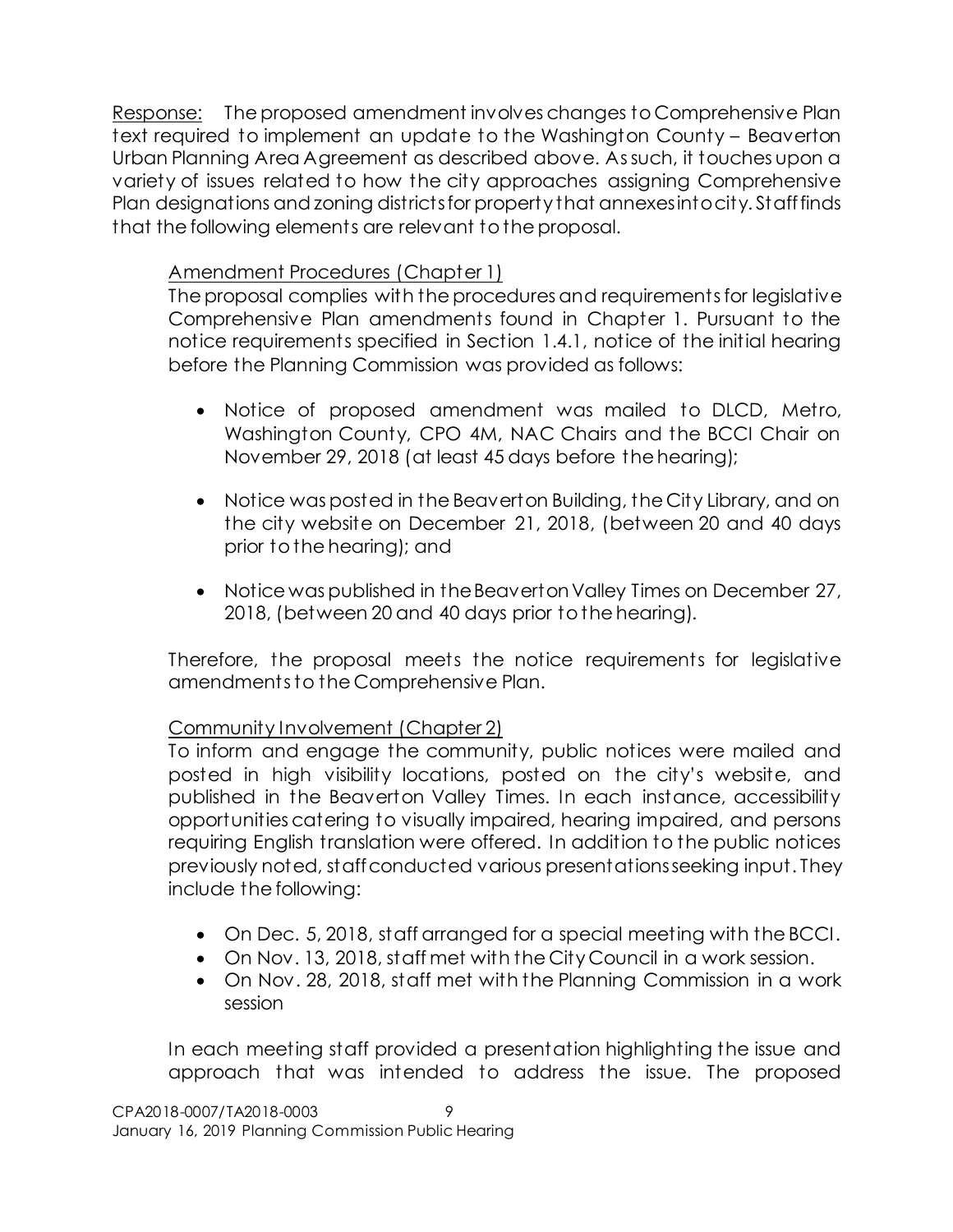amendments were revised as necessary to address public comments. As such, the proposed amendment is consistent with Chapter 2.

### **Finding:Staff finds that the proposed amendments to the Comprehensive Plan are consistent and** *compatible with the Comprehensive Plan and other applicable local plans***, thereby satisfying Criterion 1.5.1.C.**

*Criterion: D. If the proposed amendment is to the Land Use Map, there is a demonstrated public need, which cannot be satisfied by other properties that now have the same designation as proposed by the amendment.*

Response: The proposal (CPA2018-0007) does not include any changes to the city's Land Use Map.

#### **Finding: Staff finds that approval criterion 1.5.1.D. is not applicable to this application.**

#### **5. Conclusion:**

Based on the facts and findings presented, staff conclude that the proposed text amendments to the Comprehensive Plan text are consistent with all Legislative Comprehensive Plan amendment approval criteria in Section 1.5.1.A. through D.

# **3. DEVELOPMENT CODE AMENDMENT (TA 2018-0003)**

# **Summary of Proposed Development Code Text Amendments**

As noted earlier in this report, amendments to the Development Code are proposed as a means of implementing an update to the UPAA that the city recently negotiated with Washington County. A discussion of what is being proposed is offered in section 1 of this report. In summary, the Development Code changes provide methods by which zoning districts can be applied upon annexation of properties into the city. Criteria are provided for different situations where discretion is involved in the decision. The proposed amendments and associated commentary that explains the amendments are provided in Attachments A and B. The amendments proposed are relevant to Development Code Chapters 10, 40, 50, and 60.

#### **Public Comment**

Public notice was provided consistent with Section 50.50 of the Development Code as detailed earlier in this report. As of the date of issuance of this staff report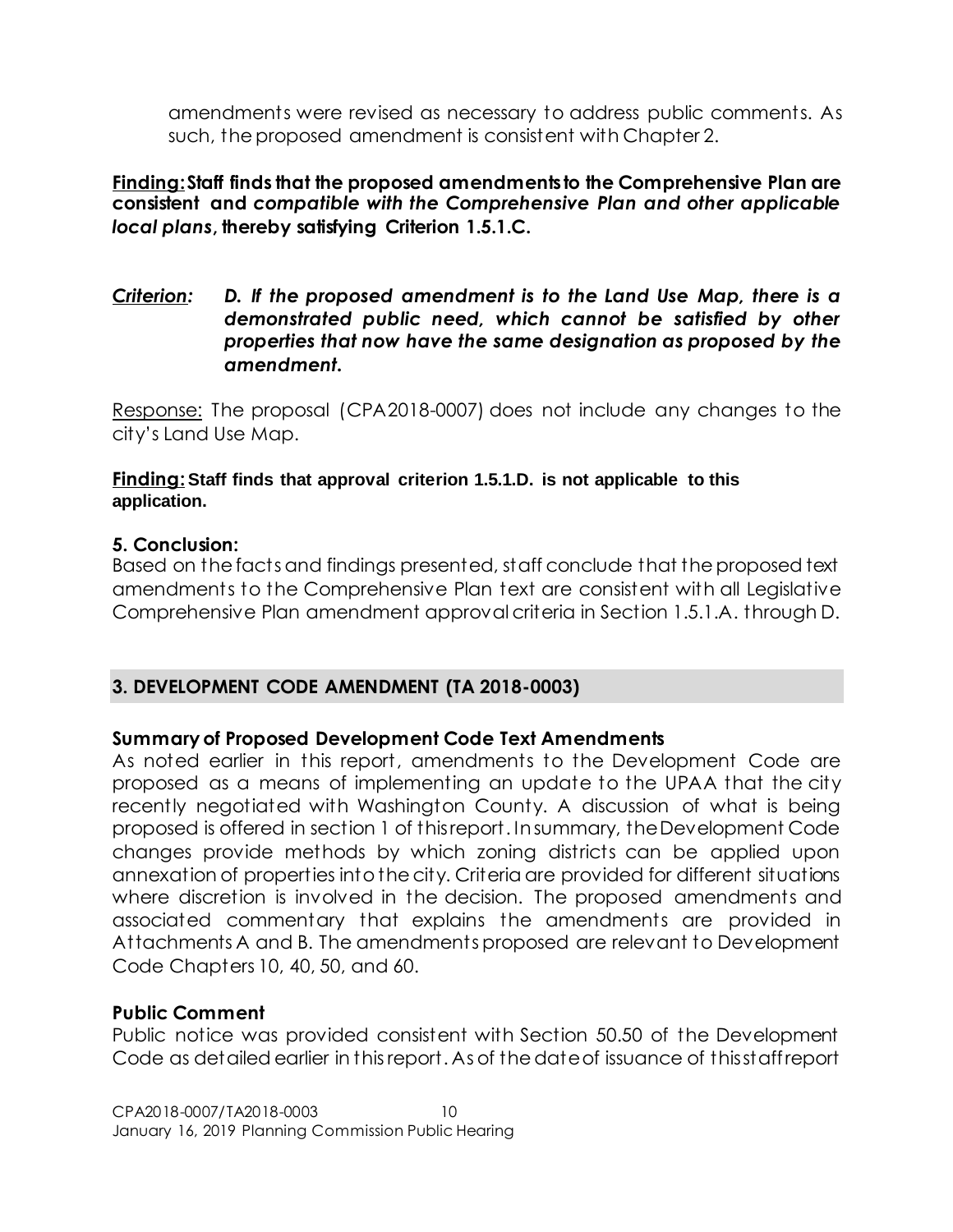and recommendation, there were no written comments from the public submitted to the record. Staff have also not received any written comments from Metro, Washington County, or the Oregon Department of Land Conservation and Development (DLCD) staff.

# **Development Code Amendment Procedures and Approval Criteria**

Section 40.85.15.1.C of the Development Code specifies that to approve a Text Amendment application, the decision-making authority shall make findings of fact, based on evidence provided by the applicant, that all of the criteria specified in Section 40.85.15.1.C.1-7 are satisfied. The following are the findings of fact for TA2018-0003:

# *Criterion: 1. The proposal satisfies the threshold requirements for a Text Amendment application.*

Response: Section 40.85.15.1.A specifies that an application for a text amendment shall be required when there is any proposed change to the Development Code, excluding changes to the zoning map. TA2018-0003 proposes to make changes to Chapters 10, 40, 50, and 60 of the Development Code, as shown in Attachment B.

*FINDING***:** Staff finds that approval criterion 40.85.15.1.A has been met.

# *Criterion: 2. All City application fees related to the application under consideration by the decision making authority have been submitted.*

Response: Policy Number 470.001 of the City's Administrative Policies and Procedures manual states that fees for a City-initiated application are not required where the application fee would be paid from the City's General Fund. The Planning Division, which is a General Fund program, initiated the application. Therefore, the payment of an application fee is not required.

*FINDING***:** Staff finds that approval criterion two is not applicable.

# *Criterion: 3. The proposed text amendment is consistent with the provisions of the Metro Urban Growth Management Functional Plan.*

Response: As noted in earlier in this report Metro Urban Growth Management Functional Plan (UGMFP Chapter 3.07) Title 8 (Compliance Procedures) is directly relevant to the proposed amendments. This criterion was addressed previously in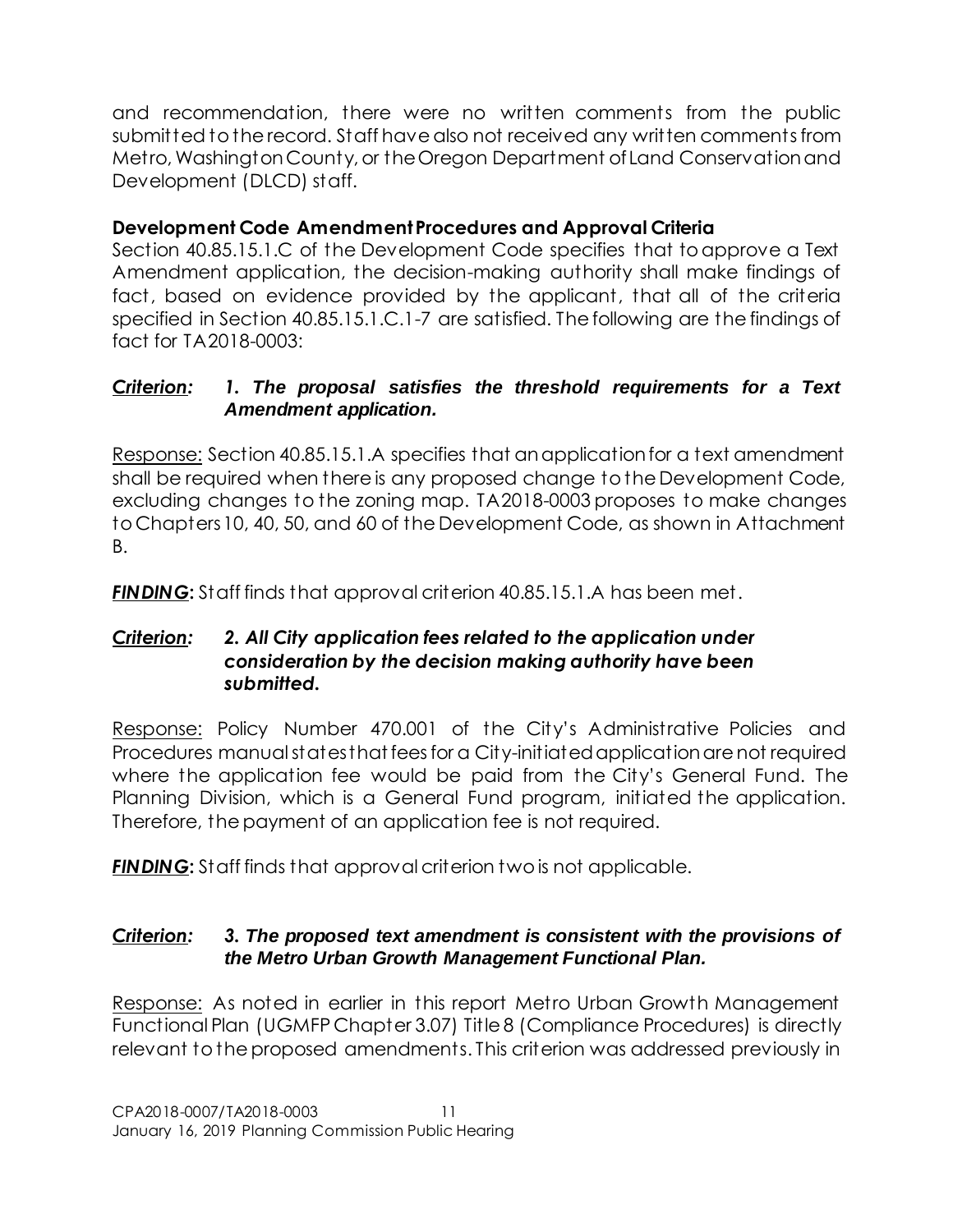Section three of this report and noted that the city provided the required notice to Metro more than 35 days in advance of the hearing.

*FINDING***: Staff finds that the proposed amendments to the Development Code are consistent and compatible with** *applicable Titles of the Metro Urban Growth Management Functional Plan.*

# *Criterion: 4. The proposed text amendment is consistent with the City's Comprehensive Plan.*

Response: The Development Code is an implementing mechanism for policies contained within the Comprehensive Plan. The UPAA is included and adopted by reference in the Comprehensive Plan. Because the UPAA update makes changes to how Comprehensive Plan designations and zoning districts should be applied upon annexation, Development Code amendments are necessary to implement the Comprehensive Plan and the UPAA. The proposed amendments are proposed to enhance consistency with the Comprehensive Plan and are consistent with the Comprehensive Plan.

# **FINDING: Staff finds that the proposed amendments to the Development Code are consistent with the City's Comprehensive Plan**

# *Criterion: 5. The proposed text amendment is consistent with other provisions within the City's Development Code.*

Response: Staff cannot identify any occurrences in which the proposed amendment is not consistent with the Development Code. The proposed amendments do not create conflicts with other provisions of the Development Code.

# *FINDING***: Staff finds that the proposed amendments do not create conflicts with other provisions of the Development Code.**

# *Criterion: 6. The proposed amendment is consistent with all applicable City ordinance requirements and regulations.*

Response**:** Staff has not identified any other applicable City ordinance requirements and regulations that would be affected by the proposed text amendment. Staff also has not identified any City ordinance requirements or regulations that the proposed amendments are inconsistent with. Therefore, staff finds that approval criterion six has been met.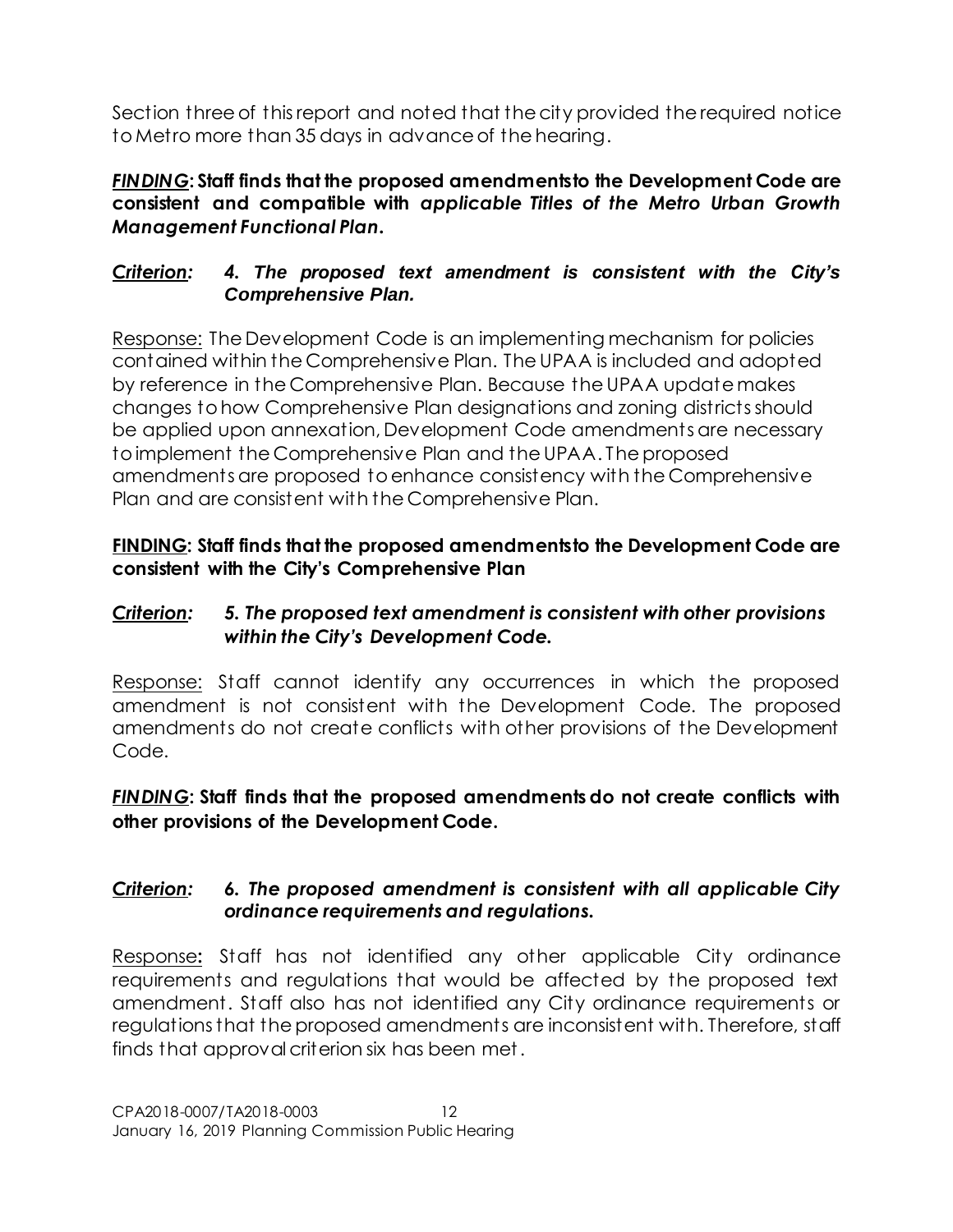*FINDING:* **Staff finds that the proposed amendments are consistent with all applicable City ordinance requirements and regulations.**

# *Criterion: 7. Applications and documents related to the request, which will require further City approval, shall be submitted to the City in the proper sequence.*

Response**:** Staff have determined that there are no other applications and documents related to the request that will require further City approval.

# *FINDING***: Staff finds that approval criterion seven has been met.**

# *Other applicable approval criteria*

As a post-acknowledgement amendment to the City's Development Code, the proposed text amendment is subject to ORS 197.175(1), which requires that the City demonstrate that the proposed text amendment be consistent with the relevant Statewide Planning Goals. Staff have determined that Goals 1 and 2 apply. These criteria was addressed within a previous section of this report.

# *FINDING***: Staff finds that this approval criterion has been met.**

# **Conclusions:**

Based on the facts and findings presented, staff concludes that the proposed amendment to the Development Code is consistent with all the text amendment approval criteria of Section 40.85.15.1.C.1-7 of the Development Code.

# **4. Staff Recommendation**

Staff offers the following recommendation for the conduct of the Jan. 16, 2019, public hearing for CPA2018-0007/TA2018-0003 (UPAA Plan and Zoning Methodology Text Amendment):

A. Conduct the public hearing and receive all public testimony relating to the proposal.